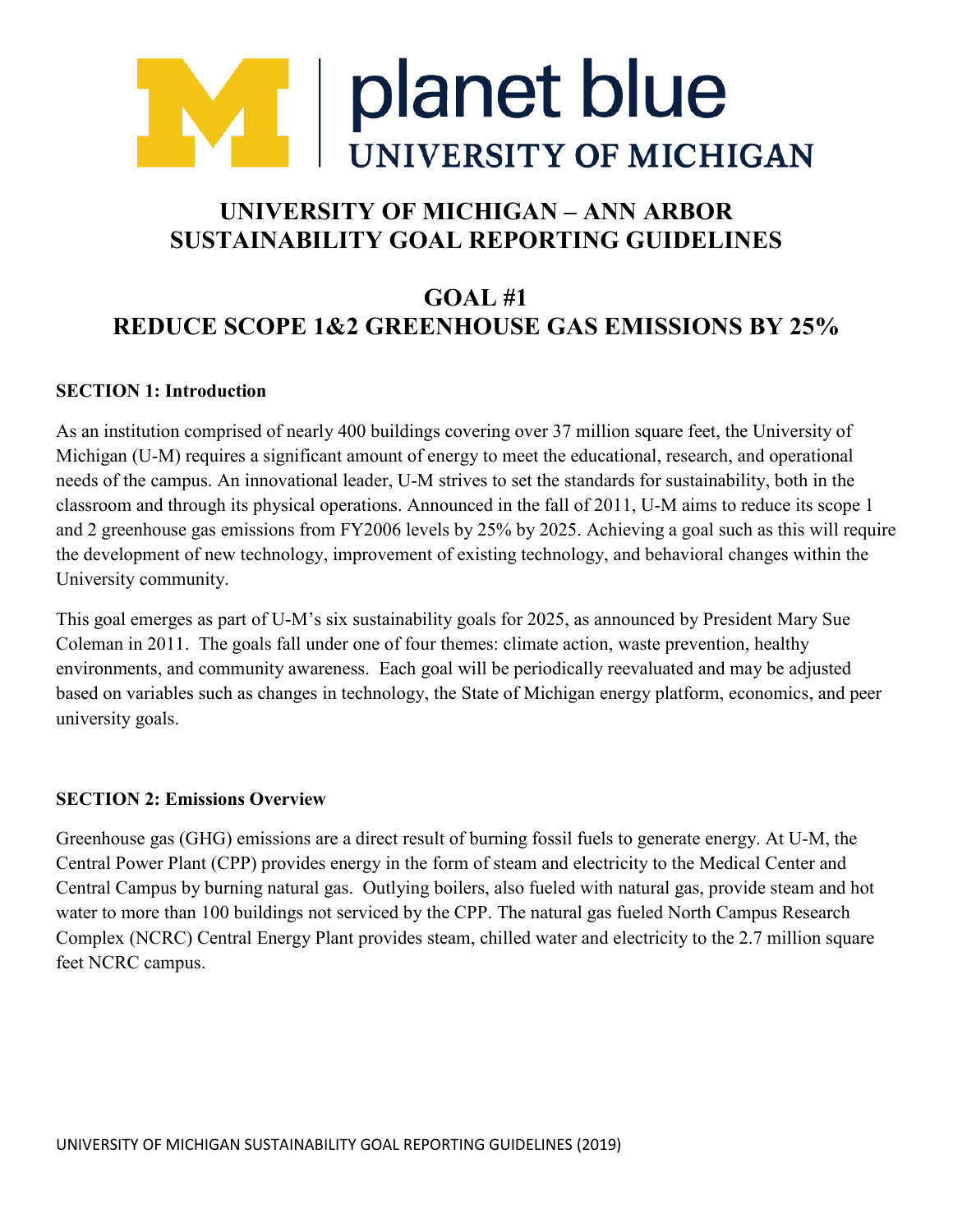### **SECTION 3: Emission Calculations**

The total emissions calculations have been determined by combining scope 1 and 2 emissions. Scope 1 emissions include any stationary and mobile source emissions, while scope 2 refers to emissions related to purchased electricity.

Stationary source emissions have been calculated from information provided by U-M Utilities Summary of Annual Utilities Purchases, and incorporates  $CO<sub>2</sub>$ , CH<sub>4</sub>, and N<sub>2</sub>O emissions associated with the combustion of natural gas, fuel oil, and liquefied petroleum (LP) gas.

|                    | Carbon Dioxide $(CO2)$ |        |                                | Methane (CH <sub>4</sub> ) |        |                                | Nitrous Oxide $(N_2O)$ |        |                                |
|--------------------|------------------------|--------|--------------------------------|----------------------------|--------|--------------------------------|------------------------|--------|--------------------------------|
| <b>Fuel Source</b> | Conversion Factor      |        | Global<br>Warming<br>Potential | <b>Conversion Factor</b>   |        | Global<br>Warming<br>Potential | Conversion Factor      |        | Global<br>Warming<br>Potential |
| Natural Gas (ccf)  | 0.00545                | MT/ccf |                                | 5.43E-07                   | MT/ccf | 21                             | 1.09E-08               | MT/ccf | 310                            |
| Fuel Oil (gal)     | 0.01020                | MT/gal |                                | 1.583E-06                  | MT/gal | 21                             | 5.456E-08              | MT/gal | 310                            |
| $LP$ Gas (gal)     | 0.00540                | MT/gal |                                | 9.093E-07                  | MT/gal | 21                             | 9.495E-08              | MT/gal | 310                            |

|  |  |  |  | <b>TABLE 1: Stationary Source Emission Conversion Factors</b> |  |
|--|--|--|--|---------------------------------------------------------------|--|
|--|--|--|--|---------------------------------------------------------------|--|

Stationary Source Emissions =

Natural Gas Purchase (ccf)  $*$  CO<sub>2</sub> Conversion Factor  $*$  CO<sub>2</sub> Global Warming Potential

+ Natural Gas Purchase (ccf) \* CH4 Conversion Factor \* CH4 Global Warming Potential

+ Natural Gas Purchase (ccf) \* N2O Conversion Factor \* N2O Global Warming Potential

 $+$  Fuel Oil Purchase (gal)  $*$  CO<sub>2</sub> Conversion Factor  $*$  CO<sub>2</sub> Global Warming Potential

+ Fuel Oil Purchase (gal) \* CH4 Conversion Factor \* CH4 Global Warming Potential

 $+$  Fuel Oil Purchase (gal) \* N<sub>2</sub>O Conversion Factor \* N<sub>2</sub>O Global Warming Potential

 $+ LP$  Gas Purchase (gal)  $* CO<sub>2</sub>$  Conversion Factor  $* CO<sub>2</sub>$  Global Warming Potential

+ LP Gas Purchase (gal) \* CH4 Conversion Factor \* CH4 Global Warming Potential

+ LP Gas Purchase (gal) \* N2O Conversion Factor \* N2O Global Warming Potential

Mobile source emissions are calculated from information provided by U-M Logistics, Transportation and Parking, which accounts for emissions generated by the combustion of unleaded gasoline, diesel, B-20 and B-5 biodiesel, and E-85 and E-70 ethanol used to fuel U-M's transportation fleet. Note that B-20 is a mixture consisting of 20% biodiesel and 80% diesel, B-5 is a mixture consisting of 5% biodiesel and 95% diesel while E-85 is a mixture of 85% ethanol, and 15% unleaded gasoline and E-70 is a mixture of 70% ethanol, and 30% unleaded gasoline. Conversion factors below refer to the specific fraction of the fuel mixtures.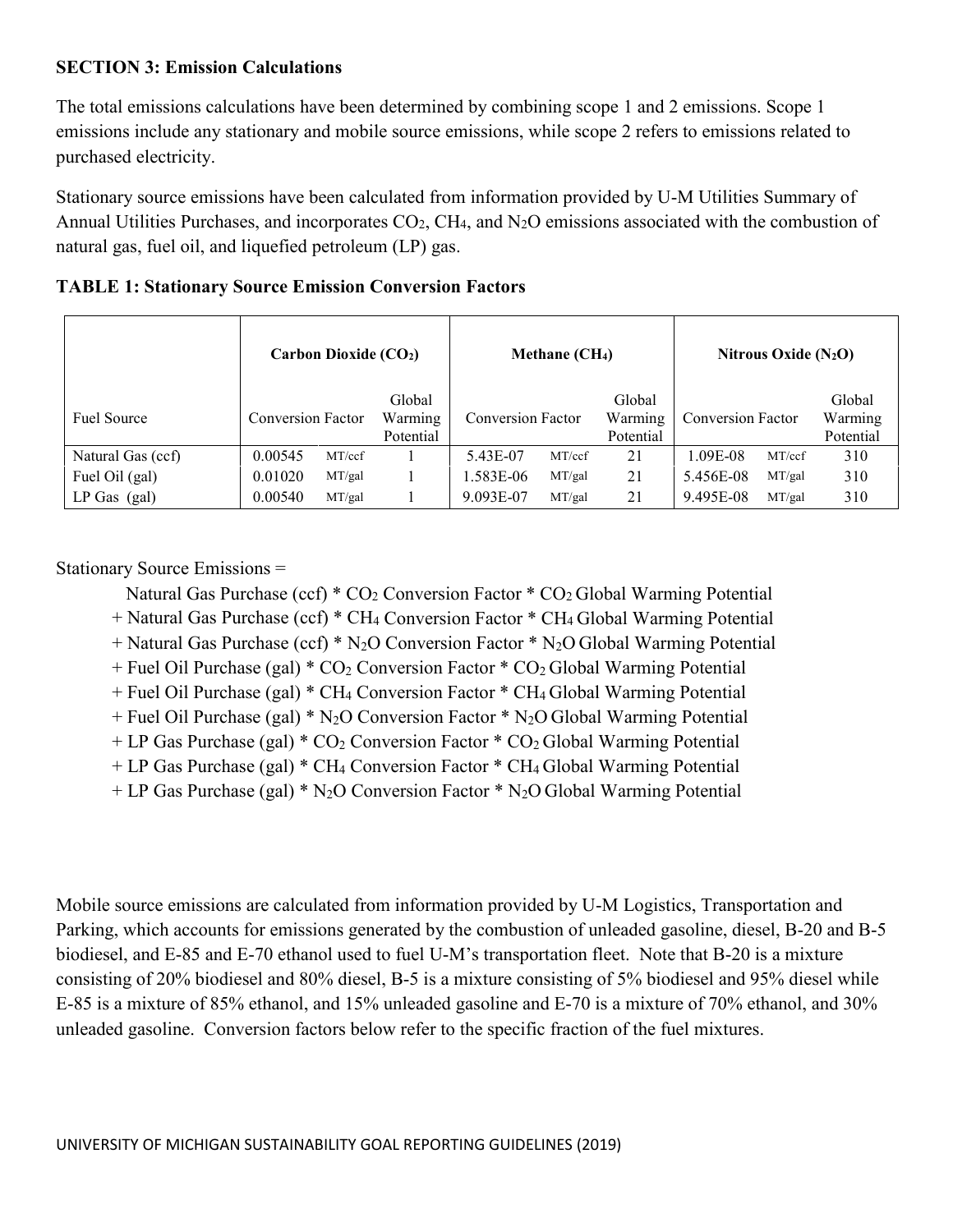|                            | Carbon Dioxide (CO2) |        |                                |                          | Methane (CH <sub>4</sub> ) |                                | Nitrous Oxide $(N_2O)$   |        |                                |
|----------------------------|----------------------|--------|--------------------------------|--------------------------|----------------------------|--------------------------------|--------------------------|--------|--------------------------------|
| <b>Fuel Source</b>         | Conversion<br>Factor |        | Global<br>Warming<br>Potential | <b>Conversion Factor</b> |                            | Global<br>Warming<br>Potential | <b>Conversion Factor</b> |        | Global<br>Warming<br>Potential |
| Unleaded Fuel<br>(gal)     | 0.00879              | MT/gal |                                | 1.74E-06                 | MT/gal                     | 21                             | 5.994E-07                | MT/gal | 310                            |
| Diesel Fuel<br>(gal)       | 0.01008              | MT/gal |                                | 5.67E-07                 | MT/gal                     | 21                             | 2.57E-07                 | MT/gal | 310                            |
| <b>Biodiesel</b><br>(gal)  | 0.00929              | MT/gal | $\mathbf{I}$                   | 5.67E-07                 | MT/gal                     | 21                             | 2.57E-07                 | MT/gal | 310                            |
| <b>ULS Diesel</b><br>(gal) | 0.01008              | MT/gal |                                | 5.67E-07                 | MT/gal                     | 21                             | 2.57E-07                 | MT/gal | 310                            |
| Ethanol (gal)              | 0.00550              | MT/gal |                                | 1.88E-06                 | MT/gal                     | 21                             | 6.27E-07                 | MT/gal | 310                            |

### **TABLE 2: Mobile Source Emission Conversion Factors**

Mobile Source Emissions =

Unleaded Fuel (gal)  $*$  CO<sub>2</sub> Conversion Factor  $*$  CO<sub>2</sub> Global Warming Potential

+ Unleaded Fuel (gal) \* CH4 Conversion Factor \* CH4 Global Warming Potential

+ Unleaded Fuel (gal) \* N2O Conversion Factor \* N2O Global Warming Potential

+ Diesel fuel (gal) \* CO2 Conversion Factor \* CO2 Global Warming Potential

+ Diesel fuel (gal) \* CH4 Conversion Factor \* CH4 Global Warming Potential

+ Diesel fuel (gal) \*  $N_2O$  Conversion Factor \*  $N_2O$  Global Warming Potential

 $+$  ULS Diesel (gal)  $*$  CO<sub>2</sub> Conversion Factor  $*$  CO<sub>2</sub> Global Warming Potential

+ ULS Diesel (gal) \* CH4 Conversion Factor \* CH4 Global Warming Potential

+ ULS Diesel (gal) \* N2O Conversion Factor \* N2O Global Warming Potential

+ Biodiesel (gal) \* CO<sub>2</sub> Conversion Factor \* CO<sub>2</sub> Global Warming Potential

+ Biodiesel (gal) \* CH4 Conversion Factor \* CH4 Global Warming Potential

+ Biodiesel (gal) \* N2O Conversion Factor \* N2O Global Warming Potential

 $+$  Ethanol (gal)  $*$  CO<sub>2</sub> Conversion Factor  $*$  CO<sub>2</sub> Global Warming Potential

+ Ethanol (gal) \* CH4 Conversion Factor \* CH4 Global Warming Potential

 $+$  Ethanol (gal) \* N<sub>2</sub>O Conversion Factor \* N<sub>2</sub>O Global Warming Potential

Scope 2 emissions are calculated from information provided by the U-M Utilities Summary of Annual Utilities Purchases. Conversion factors are determined annually based upon information from the U-M electricity provider.

### **TABLE 3: Scope 2 Emission Conversion Factors**

|                                   | Carbon Dioxide (CO2)               |                                | Methane $(CH4)$          |        | Nitrous Oxide $(N_2O)$         |                          |        |                                |
|-----------------------------------|------------------------------------|--------------------------------|--------------------------|--------|--------------------------------|--------------------------|--------|--------------------------------|
| Fuel Source                       | <b>Conversion Factor</b><br>(2018) | Global<br>Warming<br>Potential | <b>Conversion Factor</b> |        | Global<br>Warming<br>Potential | <b>Conversion Factor</b> |        | Global<br>Warming<br>Potential |
| Purchased<br>Electricity<br>(kwH) | MT/kwH<br>0.00068                  |                                | 7.21E-09                 | MT/kwH | 21                             | 1.234E-08                | MT/kwH | 310                            |